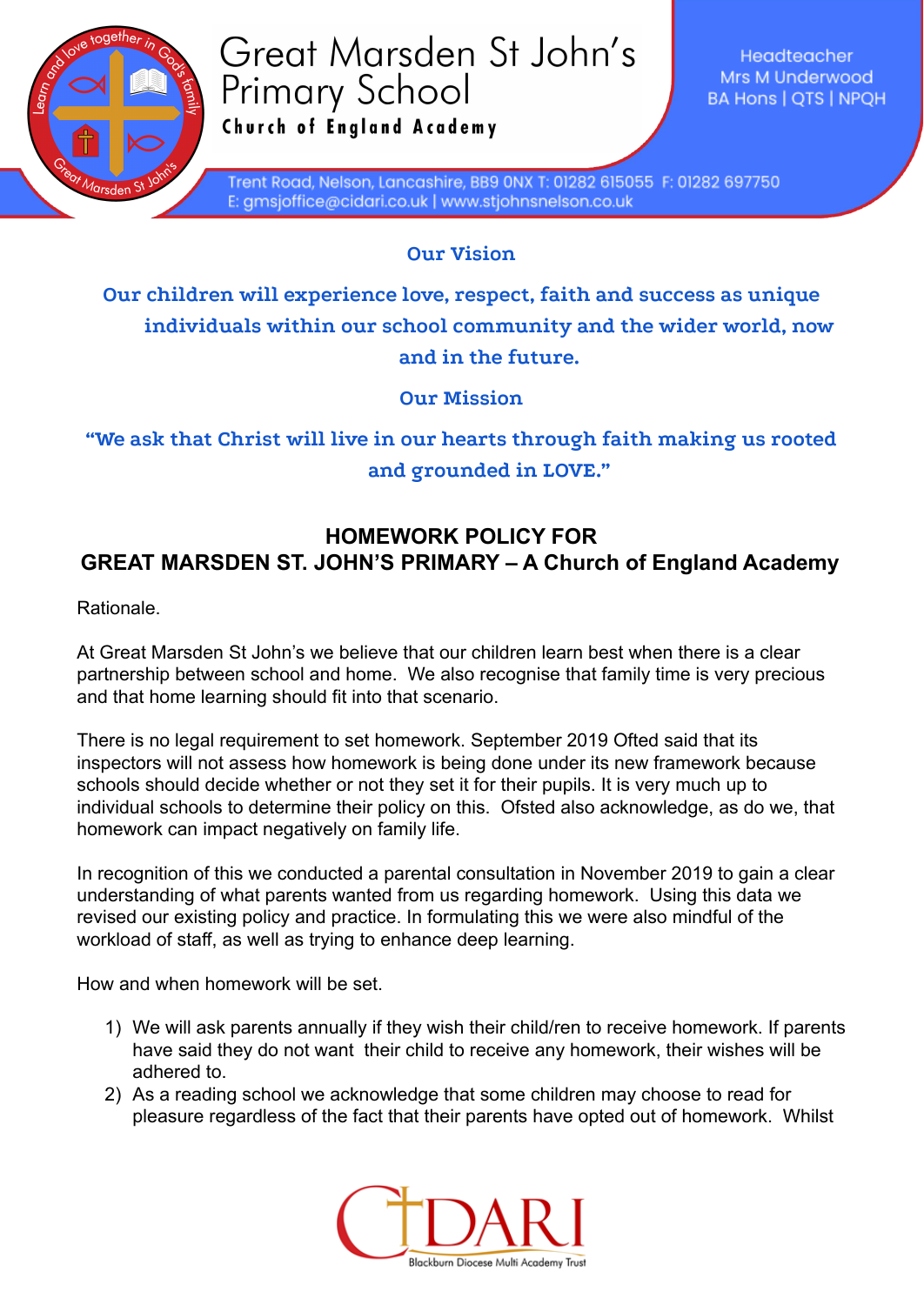we recognise and gladly appreciate children reading their own books from home, we would also encourage them to read books from school which offer an appropriate level of challenge. This is something we widely encourage and therefore all children can still take books home if they wish.

- 3) Children should bring their reading book and record to school every day and the expectation remains that the log is signed at least three times a week. .This can be by an older family member. In upper Key Stage 2, the child will be permitted to sign the reading record themselves.
- 4) Children should also bring their maths record into school on a daily basis and the expectation for this being signed are as above in no 3.
- 5) Homework will be delivered via Google Classroom in most instances. We will make exceptions for parents who wish the children to have homework but do not have suitable devices for their childre/ren to work on. It will be set weekly. Should homework not be submitted by the date required, a text will be sent home notifying parents that they have missed the deadline. If three consecutive dates are missed without parental explanation it will be assumed that parents are opting out of receiving homework for their child. Similarly, parents have the opportunity to opt into homework at any point during the school year.
- 6) We encourage children to take pride in all aspects of school life and homework should be seen as part of this and completed to the high standard expected in all lessons.
- 7) Should family members wish to complete homework with their child in school, a weekly after school club will initially be provided and the response to this will be gauged.
- 8) Should families require resources to support them in the completion of homework, these can be provided on request from the staff in class.

## Year Group Specifics

- Homework, in the form of reading, will begin in the second full week of the Autumn term for Reception children.
- For Reception children the full homework log and maths record will commence from Autumn 2.
- In Year 6, the homework format will be the same as the rest of the school for Autumn and Summer 2 terms.